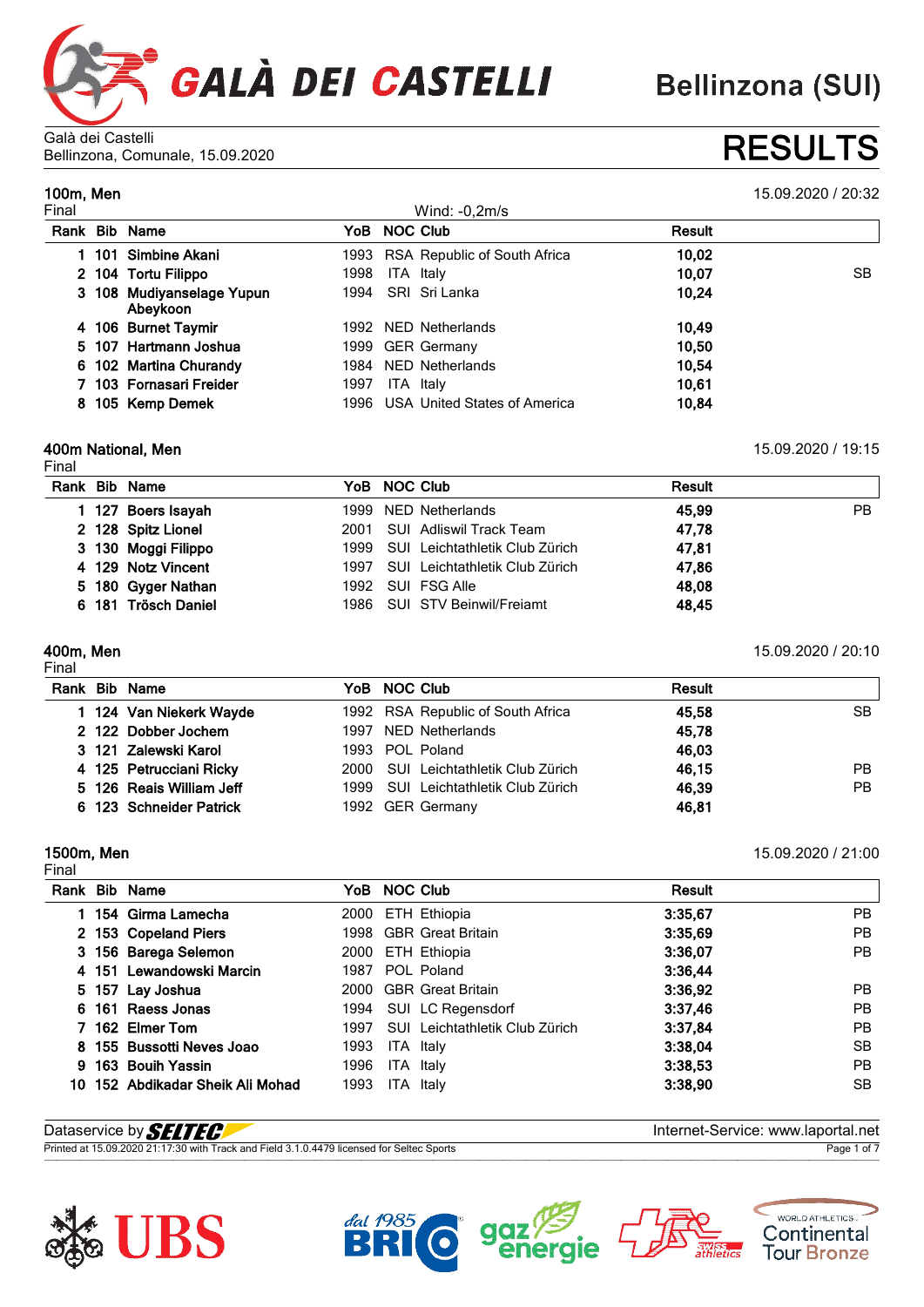

Galà dei Castelli Bellinzona, Comunale, 15.09.2020 **RESULTS**

### **1500m, Men - Continuation** 15.09.2020 / 21:00

| Final |                            |                       |      |                  |               |           |
|-------|----------------------------|-----------------------|------|------------------|---------------|-----------|
| Rank  | <b>Bib</b> Name            |                       |      | YoB NOC Club     | <b>Result</b> |           |
| 11    | 158 Nikolli David          |                       |      | 1994 ALB Albania | 3:40,35       |           |
|       | 12 160 Rinne Joonas        |                       | 1995 | FIN Finland      | 3:40,38       | <b>PB</b> |
|       | 165 Czerwinski Adam        |                       | 1988 | POL Poland       | <b>DNF</b>    |           |
|       | 164 Laurent Guillaume      |                       | 1990 | SUI ATHLE.ch     | <b>DNF</b>    |           |
|       | Intermediate Times - Final |                       |      |                  |               |           |
| 400m  | 56.63                      | 164 Laurent Guillaume |      | SUI              |               |           |
| 800m  | 1:56.04                    | 165 Czerwinski Adam   |      | POL              |               |           |
| 1200m | 2:55,43                    | 156 Barega Selemon    |      | ETH.             |               |           |

#### **110m Hurdles, Men (1,067m)** 15.09.2020 / 20:40

Final Wind: +0,6m/s **Rank Bib Name YoB NOC Club Result 114 Mallet Aaron** 1994 USA United States of America **13,34** PB **113 Joseph Jason** 1998 SUI LC Therwil **13,40 111 Alkana Antonio** 1990 RSA Republic of South Africa **13,40** SB **116 King David** 1994 GBR Great Britain **13,62 115 Dal Molin Paolo** 1987 ITA Italy **13,64 117 Vukicevic Vladimir** 1991 NOR Norway **13,71 112 Czykier Damian** 1992 POL Poland **13,85 118 Fillery Cameron** 1998 GBR Great Britain **13,90**

#### **400m Hurdles, Men (0,914m)** 15.09.2020 / 19:40

A Final

|  | Rank Bib Name         | YoB NOC Club                        | Result      |
|--|-----------------------|-------------------------------------|-------------|
|  | 132 Vaillant Ludvy    | 1995 FRA France                     | 49.22       |
|  | 2 133 Kendziera David | 1994 USA United States of America   | 49,67       |
|  | 3 131 Barr Thomas     | 1992 IRL Ireland                    | 50.00<br>SB |
|  | 4 135 Brand Dany      | 1996 SUI Leichtathletik Club Zürich | 50.14       |
|  | 5 138 Okoro Efekemo   | 1992 GBR Great Britain              | 50.40       |
|  | 6 137 Angela Ramsey   | 1999 NED Netherlands                | 51,05       |

### **400m Hurdles, Men (0,914m)** 15.09.2020 / 19:37

| <b>B</b> Final |                           |      |                                     |               |     |
|----------------|---------------------------|------|-------------------------------------|---------------|-----|
|                | Rank Bib Name             |      | YoB NOC Club                        | <b>Result</b> |     |
|                | 1 140 Inglin Sales        |      | 1999 SUI Leichtathletik Club Zürich | 50.31         | PB. |
|                | 2 134 Teles Marcio        |      | 1994 BRA Brazil                     | 50,85         |     |
|                | 3 136 Mcalister Chris     |      | 1995 GBR Great Britain              | 50.95         |     |
|                | 4 141 Tajana Mattia       |      | 1996 SUI GAB Bellinzona             | 50,98         | PB. |
|                | 5 139 Mfomkpa Alain-Hervé |      | 1996 SUI Lausanne-Sports Athlétisme | 51,51         |     |
|                | 6 142 Dester Dario        | 1900 | ITA Italy                           | 51.56         | PB. |

| Dataservice by <b>SELTEC</b>                                                              | Internet-Service: www.laportal.net |
|-------------------------------------------------------------------------------------------|------------------------------------|
| Printed at 15.09.2020 21:17:30 with Track and Field 3.1.0.4479 licensed for Seltec Sports | Page 2 of 7                        |







WORLD ATHLETICS.

Continental **Tour Bronze**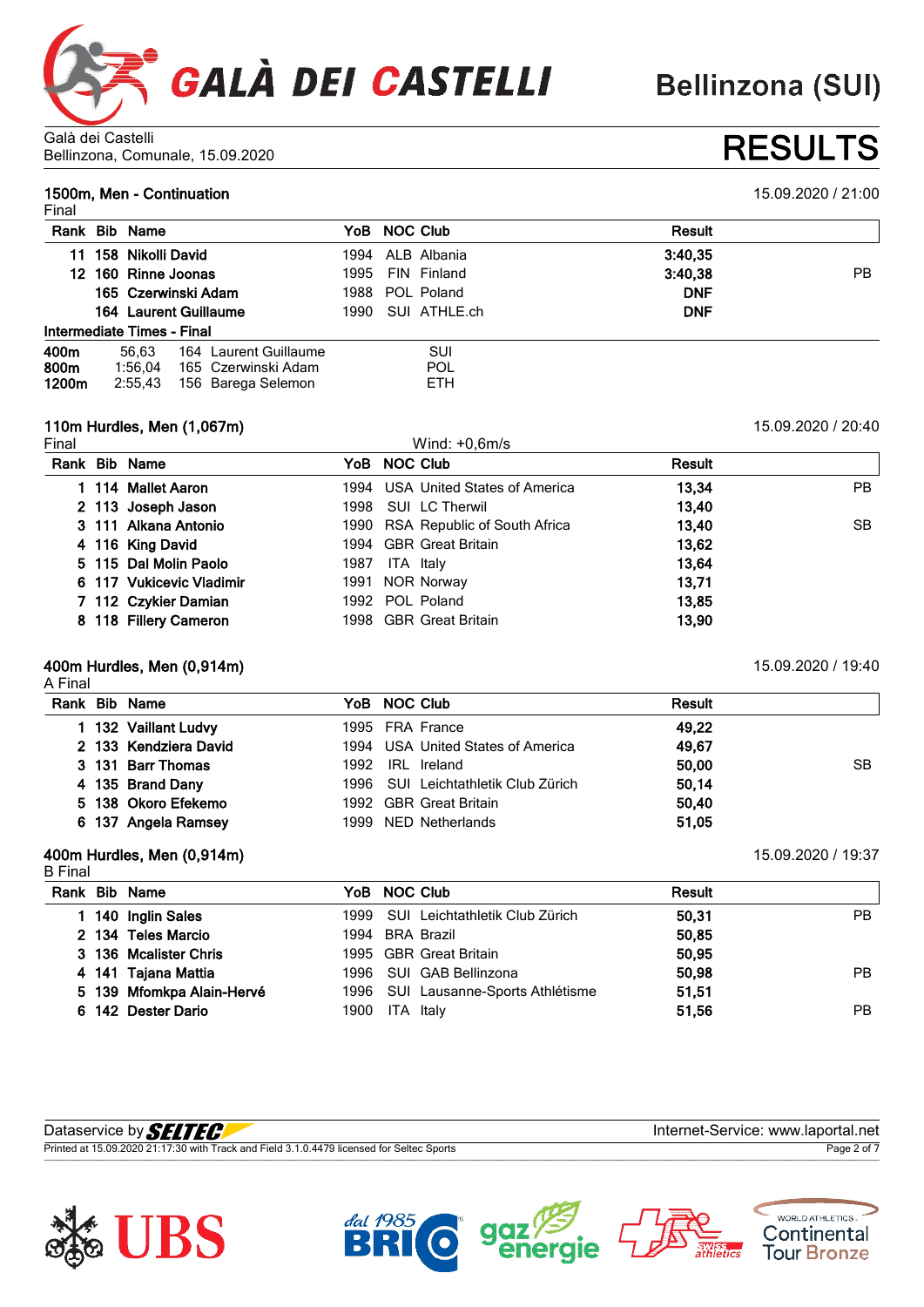

Galà dei Castelli Bellinzona, Comunale, 15.09.2020 **RESULTS**

# Final

**Long Jump, Men** 15.09.2020 / 19:30

|    | Rank Bib Name |                           |              |                |              | YoB NOC Club                        |              | <b>Result Wind</b> |              |
|----|---------------|---------------------------|--------------|----------------|--------------|-------------------------------------|--------------|--------------------|--------------|
|    | $-11 -$       | - T2 -                    | $- T3 -$     | $-$ T4 $-$     |              | $-$ T5 $-$                          | - T6 -       |                    |              |
|    |               | 1 173 Pulli Kristian      |              |                |              | 1994 FIN Finland                    |              |                    | $8,08 + 0,6$ |
|    | 7,65          | 7.73                      | 7,92         | 7,90           |              | 7.98                                | 8,08         |                    |              |
|    | 0,0           | $-0,2$                    | 0,0          |                | $+0,4$       | $+0.4$                              | $+0,6$       |                    |              |
|    |               | 2 172 Samaai Ruswahl      |              |                |              | 1991 RSA Republic of South Africa   |              |                    | 8,04 0,0     |
|    | 7,78          | 8,03                      | 8,04         |                | x            | x                                   | X            |                    |              |
|    | $-0,1$        | $-0,3$                    | 0,0          | 0,0            |              | $+0,2$                              | $+0,1$       |                    |              |
|    |               | 3 171 Gayle Tajay         |              |                |              | 1996 JAM Jamaica                    |              |                    | $7,99 +0,2$  |
|    | 7,93          | 7,93                      | $\mathsf{x}$ |                | 7,99         | $\mathsf{x}$                        | $\mathsf{x}$ |                    |              |
|    | $-0,1$        | $-0.4$                    | 0,0          |                | $+0,2$       | $+0,1$                              | $+0,3$       |                    |              |
|    |               | 4 174 Ehammer Simon       |              |                |              | 2000 SUI TV Teufen                  |              |                    | $7,99 +0,4$  |
|    | 7,38          | 7,80                      | 7,90         | $\mathsf{x}$   |              | 7,91                                | 7,99         |                    |              |
|    | $-0,1$        | $-0,1$                    | 0,0          | $+0,4$         |              | $+0,1$                              | $+0,4$       |                    |              |
|    |               | 5 176 Randazzo Filippo    |              | 1996 ITA Italy |              |                                     |              |                    | 7,84 0,0     |
|    | 7,39          | 7,84                      | $\mathsf{x}$ | 7,61           |              | $\mathsf{x}$                        | 7,71         |                    |              |
|    | $-0,4$        | 0,0                       | $-0,1$       |                | $+0,3$       | 0,0                                 | $+0,5$       |                    |              |
|    |               | 6 175 Gföhler Benjamin    |              |                |              | 1994 SUI Leichtathletik Club Zürich |              |                    | $7,47 +0,6$  |
|    | 7,30          | 7,29                      | 7,16         |                | 7,43         | 7,29                                | 7,47         |                    |              |
|    | 0,0           | $-0,1$                    | 0,0          | $+0,3$         |              | $-0,1$                              | $+0,6$       |                    |              |
|    |               | 7 177 Ullmann Christopher |              |                |              | 1993 SUI LAS Old Boys Basel         |              |                    | $7,36 -0,1$  |
|    | 7,09          | 7,08                      | 7,36         |                | $\mathsf{x}$ | $\mathsf{x}$                        | $\mathsf{x}$ |                    |              |
|    | 0,0           | $-0.3$                    | $-0.1$       |                | $+0,3$       | $+0,1$                              | $+0,5$       |                    |              |
| 8. |               | 178 Bäck Kristian         |              |                |              | 1996 FIN Finland                    |              |                    | $7,25 -0,2$  |
|    | $\mathsf{x}$  | 7,25                      | r            |                |              |                                     |              |                    |              |
|    | $-0,5$        | $-0,2$                    |              |                |              |                                     |              |                    |              |
| 9. |               | 179 Jopek Mateusz         |              |                |              | 1996 POL Poland                     |              |                    | 7,21 0,0     |
|    | 7,21          | X                         | X            |                |              |                                     |              |                    |              |
|    | 0,0           | $-0,3$                    | $-0,1$       |                |              |                                     |              |                    |              |

# **100m, Women** 15.09.2020 / 19:50

Wind:  $-0,5m/s$ 

**Rank Bib Name YoB NOC Club Result 1 Del Ponte Ajla** 1996 SUI US Ascona atletica **11,18 3 Awuah Kristal** 1999 GBR Great Britain **11,33** SB **6 Hunt Amy** 2002 GBR Great Britain **11,41 8 Schippers Dafne** 1992 NED Netherlands **11,42 7 Müller Laura** 1995 GER Germany **11,48 2 Samuel Jamile** 1992 NED Netherlands **11,52 4 Eftimova Inna** 1988 BUL Bulgaria **11,75 5 Reinle Cynthia** 2000 SUI TV Unterseen **11,76**

| Dataservice by S                                                                          | rnet-Service: www.lapo |
|-------------------------------------------------------------------------------------------|------------------------|
| Printed at 15.09.2020 21:17:30 with Track and Field 3.1.0.4479 licensed for Seltec Sports | Pane 3                 |
|                                                                                           |                        |







WORLD ATHLETICS.

Continental **Tour Bronze** 

# **Bellinzona (SUI)**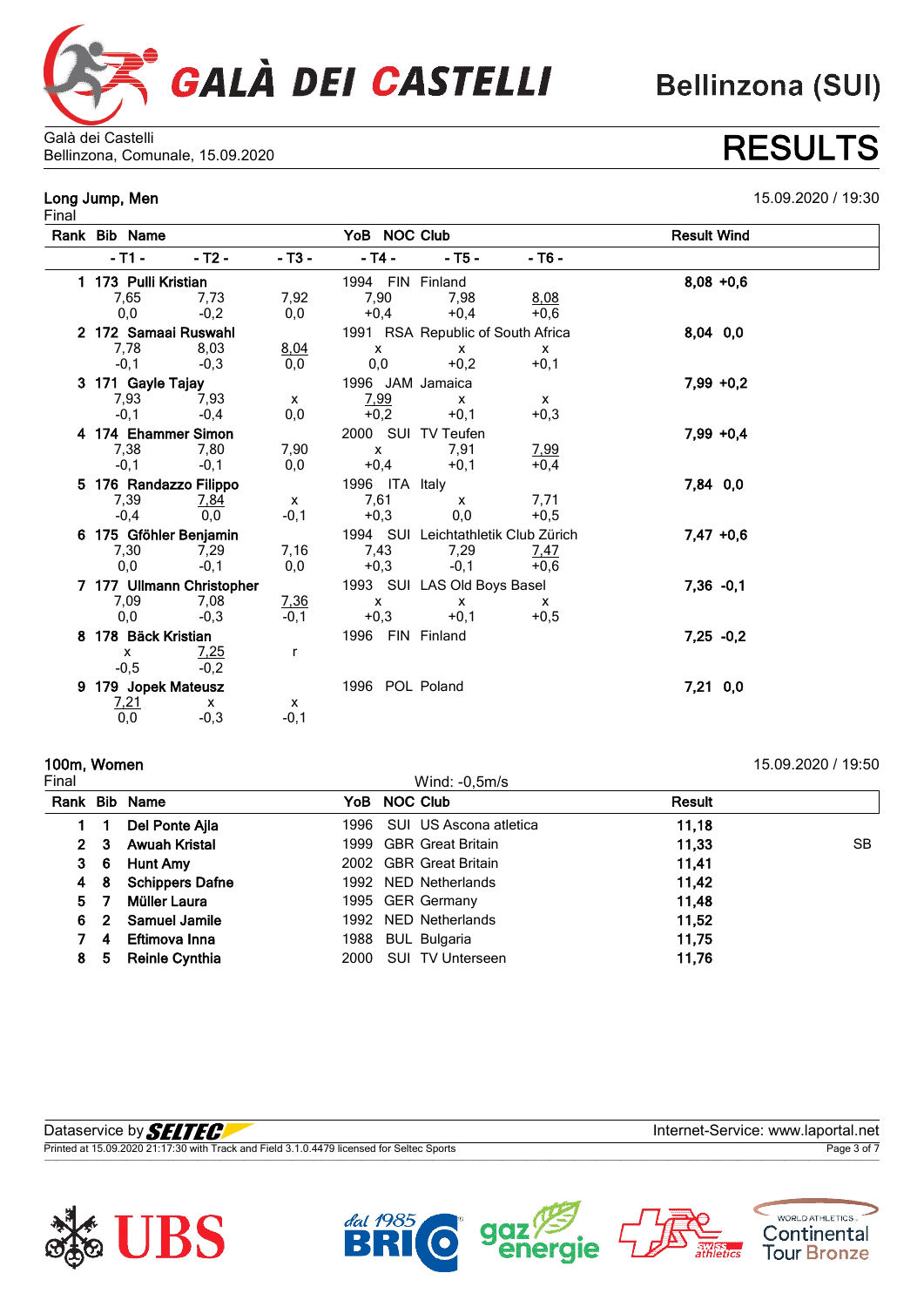

Galà dei Castelli Bellinzona, Comunale, 15.09.2020 **RESULTS**

**200m, Women** 15.09.2020 / 20:52

| Final |                            |      | Wind: $+0,3m/s$      |               |           |
|-------|----------------------------|------|----------------------|---------------|-----------|
| Rank  | <b>Bib Name</b>            |      | YoB NOC Club         | <b>Result</b> |           |
|       | 73 Klaver Lieke            |      | 1998 NED Netherlands | 22,96         |           |
|       | 2 74 Van Hunenstijn Marije |      | 1995 NED Netherlands | 23,01         |           |
|       | 3 76 Kaddari Dalia         | 2001 | ITA Italy            | 23,23         | <b>PB</b> |
|       | 4 72 Samuel Jamile         |      | 1992 NED Netherlands | 23,38         | <b>SB</b> |
|       | 5 75 Šerkšnienė Agné       |      | 1988 LTU Lithuania   | 23,61         |           |
|       | 6 77 Schwarzinger Julia    |      | 1997 AUT Austria     | 24,47         |           |

#### **800m, Women** 15.09.2020 / 19:30

Final **Rank Bib Name YoB NOC Club Result 34 Hynne Hedda** 1990 NOR Norway **1:58,10** WL,MR **31 Büchel Selina** 1991 SUI KTV Bütschwil **1:58,37** SB **36 Hoffmann Lore** 1996 SUI ATHLE.ch **1:58,50** PB **33 Reekie Jemma** 1998 GBR Great Britain **1:58,87 32 Cichocka Angelika** 1988 POL Poland **2:01,26** SB **39 Sloot Bregje** 2000 NED Netherlands **2:01,53** PB **37 Sarna Angelika** 1997 POL Poland **2:02,62 40 Fehler Selina** 1998 SUI LC Regensdorf **2:03,94** PB **38 Sclabas Delia** 2000 SUI Gerbersport **2:08,52** SB **Vancardo Veronica** 2000 SUI TSV Düdingen **DNF Intermediate Times - Final**

**400m** 57,17 35 Vancardo Veronica SUI

### **100m Hurdles, Women (0,84m)** 15.09.2020 / 20:20

| Final |      |                        |                |           | Wind: $0,0m/s$              |        |
|-------|------|------------------------|----------------|-----------|-----------------------------|--------|
| Rank  |      | <b>Bib Name</b>        |                |           | YoB NOC Club                | Result |
|       | 1 11 | <b>Visser Nadine</b>   |                |           | 1995 NED Netherlands        | 12,79  |
|       |      | 2 12 Bogliolo Luminosa | 1995 ITA Italy |           |                             | 12,82  |
|       |      | 3 14 Harala Lotta      | 1992           |           | FIN Finland                 | 13,19  |
|       |      | 4 15 Carmassi Giada    | 1994           | ITA Italy |                             | 13,30  |
|       |      | 5 17 Kambundji Ditaji  |                |           | 2002 SUI STB Leichtathletik | 13,36  |
| 6.    |      | 16 Miteva Elena        |                |           | 1992 BUL Bulgaria           | 13,74  |
|       |      | 13 Mayer Isabel        |                |           | 1993 GER Germany            | 13,81  |
| 8     |      | 18 Piffaretti Emma     |                |           | 2002 SUI US Ascona atletica | 14.27  |

### **400m Hurdles, Women (0,762m)** 15.09.2020 / 20:00

|  |                                                                                                   | <b>Result</b>                                                                                                         |    |
|--|---------------------------------------------------------------------------------------------------|-----------------------------------------------------------------------------------------------------------------------|----|
|  |                                                                                                   | 54,33                                                                                                                 |    |
|  |                                                                                                   | 54,98                                                                                                                 | SB |
|  |                                                                                                   | 55,15                                                                                                                 | РB |
|  |                                                                                                   | 56,42                                                                                                                 | SВ |
|  | Rank Bib Name<br>21 Bol Femke<br>2 22 Sprunger Lea<br>3 23 Tkachuk Viktoriya<br>4 25 Giger Yasmin | YoB NOC Club<br>2000 NED Netherlands<br>1990 SUI COVA Nyon<br>1994 UKR Ukraine<br>1999 SUI Leichtathletik Club Zürich |    |

| Dataservice by <b>SELTEC</b>                                                              | Internet-Service: www.laportal.net |
|-------------------------------------------------------------------------------------------|------------------------------------|
| Printed at 15.09.2020 21:17:30 with Track and Field 3.1.0.4479 licensed for Seltec Sports | Page 4 of 7                        |







WORLD ATHLETICS. Continental **Tour Bronze**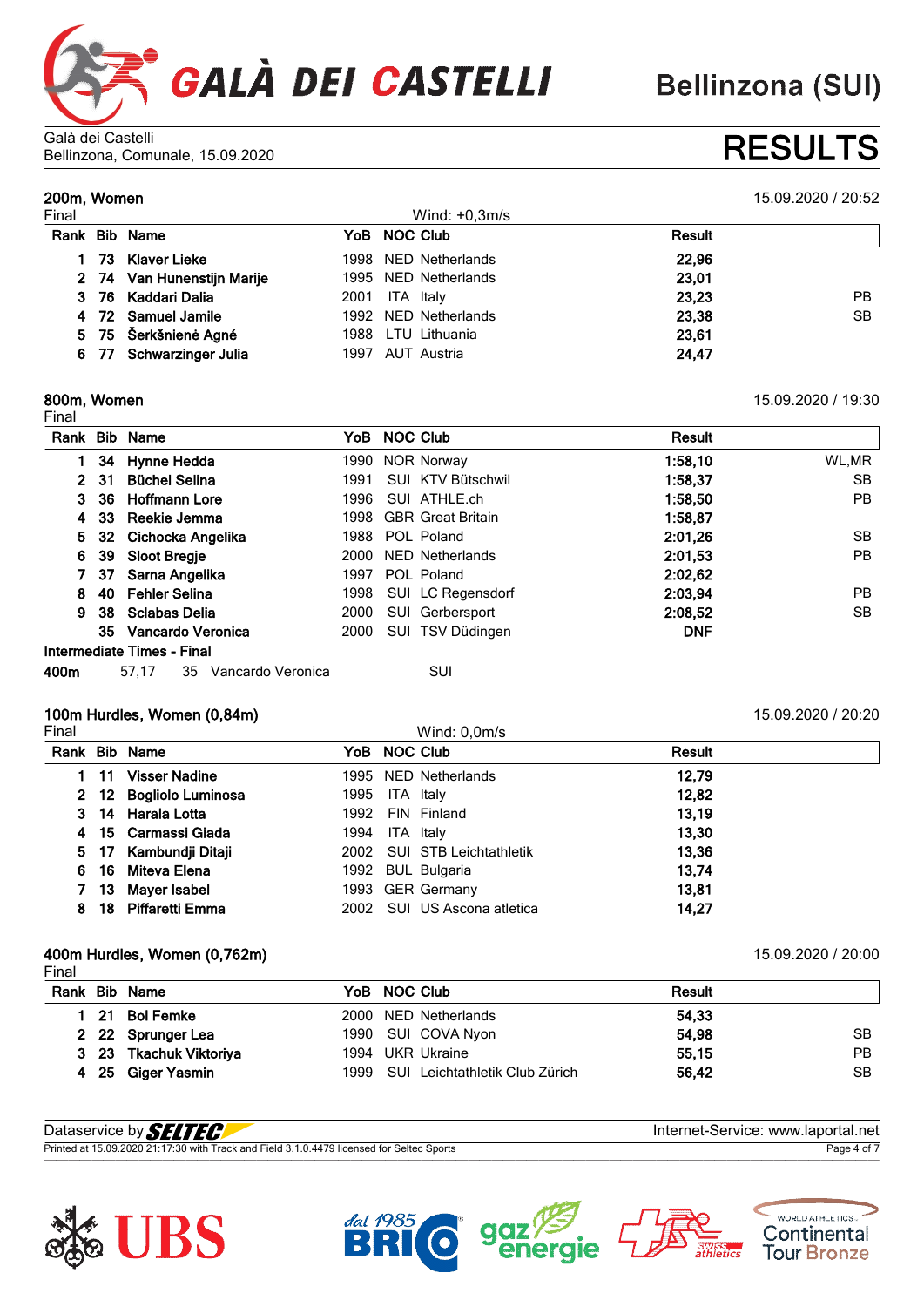

# Bellinzona, Comunale, 15.09.2020 **RESULTS**

**400m Hurdles, Women (0,762m) - Continuation** 15.09.2020 / 20:00

|       | 400m Hurdles, Women (0,762m) - Continuation |  |
|-------|---------------------------------------------|--|
| Final |                                             |  |

| . |                        |                 |               |
|---|------------------------|-----------------|---------------|
|   | Rank Bib Name          | YoB NOC Club    | <b>Result</b> |
|   | 5 24 Kloster Line      | 1990 NOR Norway | 56,71         |
|   | 26 Cavalleri Valentina | 1995 ITA Italy  | 57,80         |

### **Pole Vault, Women** 15.09.2020 / 19:00

Final

|    |      | Rank Bib Name         |             |                          |         |         |                |           | YoB NOC Club                            | Result    |           |
|----|------|-----------------------|-------------|--------------------------|---------|---------|----------------|-----------|-----------------------------------------|-----------|-----------|
|    |      |                       |             |                          |         |         |                |           | 3,90 4,05 4,20 4,35 4,50 4,60 4,70 4,85 |           |           |
|    | 1 51 | Meijer Michaela       |             |                          | XO.     | $\circ$ | $\circ$        | XXO       | 1993 SWE Sweden<br>XXr                  | 4,70      |           |
|    | 2 53 | <b>Moser Angelica</b> |             | $\overline{\phantom{a}}$ | XXO XO  |         | XXO            | XXX       | 1997 SUI Leichtathletik Club Zürich     | 4,60      |           |
|    |      | 3 52 Peinado Robeilys |             | $\circ$                  |         | XO XXX  |                |           | 1997 VEN Venezuela                      | 4,35      | <b>SB</b> |
|    |      | 4 55 Lotout Marion    |             | $\circ$                  | XXO XXX |         |                |           | 1989 FRA France                         | 4,35      |           |
|    | 556  | <b>Bruni Roberta</b>  | $-$ 0 0     |                          | XXX X   |         | 1994 ITA Italy |           |                                         | 4,20      |           |
| 6. | -59  | Stöcklin Pascale      | - O XO XXX  |                          |         |         |                |           | 1997 SUI LAS Old Boys Basel             | 4,20      |           |
|    | 757  | <b>Smets Fanny</b>    | - - XXO XXX |                          |         |         |                |           | 1986 BEL Belgium                        | 4,20      |           |
|    |      | 60 Falcone Bianca     |             |                          |         |         | 1995           | ITA Italy |                                         | <b>WD</b> |           |
|    |      |                       |             |                          |         |         |                |           |                                         |           |           |

## **100m, U20M, U18M** 15.09.2020 / 18:55<br>Final 15.09.2020 / 18:55

| inal |                        |      | Wind: $+1,0m/s$                  |               |     |
|------|------------------------|------|----------------------------------|---------------|-----|
|      | Rank Bib Name          |      | YoB NOC Club                     | <b>Result</b> |     |
|      | 201 Oberti Nathan      | 2003 | SUI GAB Bellinzona               | 10,99         | PB  |
|      | 2 203 Pirolli Giovanni | 2004 | SUI US Ascona atletica           | 11,12         | PB  |
|      | 3 202 Schenk Mattia    |      | 2003 SUI FG Malcantone           | 11,12         | SB  |
|      | 4 204 Pasteris Gioele  |      | 2002 SUI SA Bellinzona           | 11,14         | PB. |
|      | 5 206 Bähler Gioele    |      | 2003 SUI Atletica Mendrisiotto   | 11.55         |     |
|      | 6 205 Camenzind Thomas | 2001 | SUI SFG Airolo                   | 11.56         |     |
|      | 7 208 Piffaretti Remy  | 2004 | <b>SUI</b> Atletica Mendrisiotto | 11,90         |     |
|      | 8 207 Balestra Filippo | 2003 | SUI GAB Bellinzona               | 11,92         | PB. |

### **100m, U20W, U18W** 15.09.2020 / 19:00

| Final |                         |              | Wind: $0,0m/s$              |        |     |
|-------|-------------------------|--------------|-----------------------------|--------|-----|
|       | Rank Bib Name           | YoB NOC Club |                             | Result |     |
|       | 1 225 Piffaretti Emma   |              | 2002 SUI US Ascona atletica | 12.00  |     |
|       | 2 226 Pasteris Rachele  |              | 2001 SUI SA Bellinzona      | 12,06  |     |
|       | 3 227 Regazzoni Desirée |              | 2004 SUI FG Malcantone      | 12,26  | PB. |
|       | 4 229 Tedeschi Tessa    |              | 2001 SUI SFG Airolo         | 12,35  | РB  |
|       | 5 228 Tahou Maëva       |              | 2003 SUI SA Bellinzona      | 12.39  | SВ  |
|       |                         |              |                             |        |     |

| Dataservice by <b>SELTEC!</b>                                                             | Internet-Service: www.laportal.net |
|-------------------------------------------------------------------------------------------|------------------------------------|
| Printed at 15.09.2020 21:17:30 with Track and Field 3.1.0.4479 licensed for Seltec Sports | Page 5 of                          |







WORLD ATHLETICS.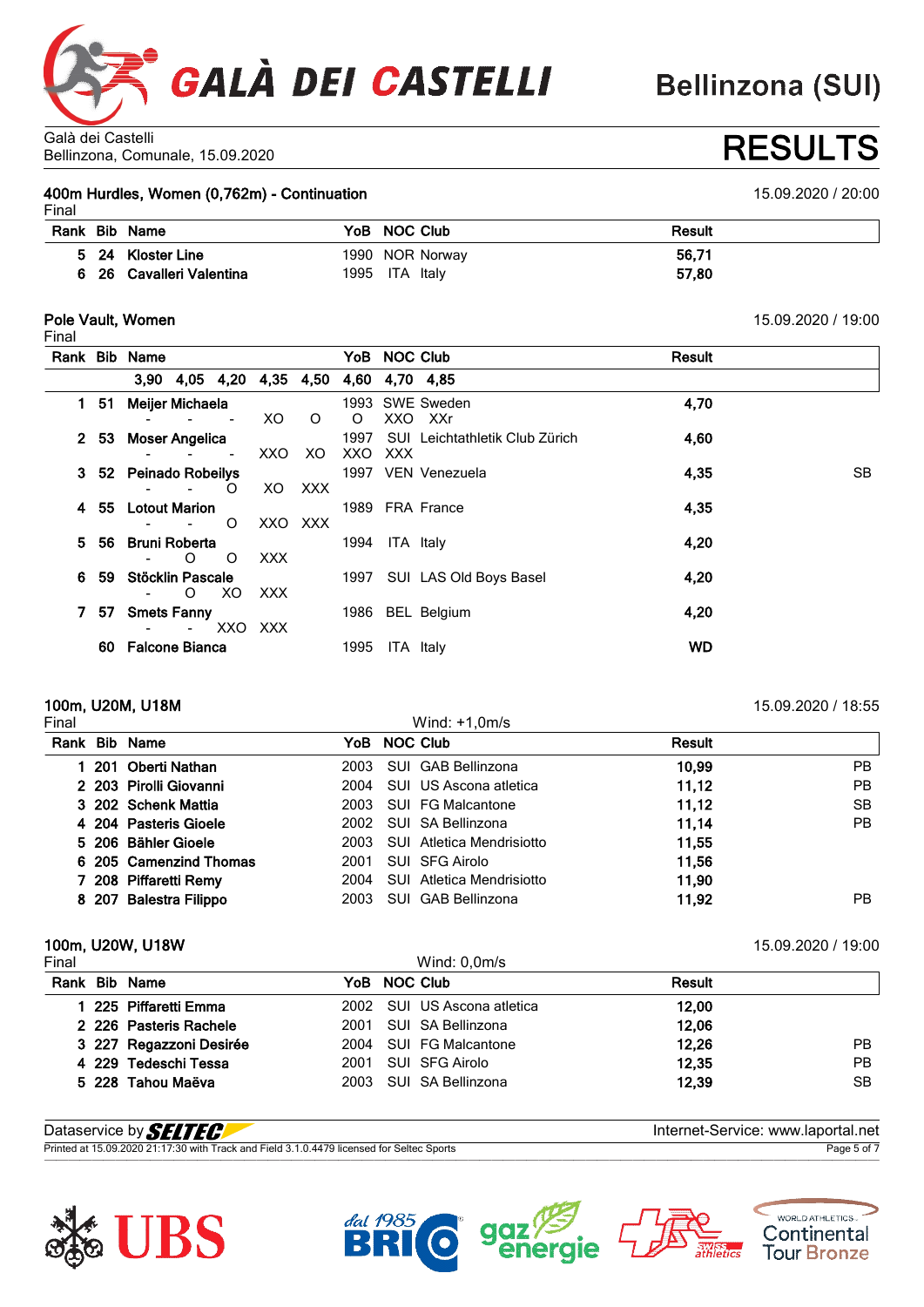

**Bellinzona (SUI)** 

#### Galà dei Castelli Bellinzona, Comunale, 15.09.2020 **RESULTS**

### **100m, U20W, U18W - Continuation** 15.09.2020 / 19:00

| Final |                            | Wind: $0.0m$ /s         |               |    |
|-------|----------------------------|-------------------------|---------------|----|
| Rank  | Bib Name                   | YoB NOC Club            | <b>Result</b> |    |
|       | 6 232 Gervasoni Bernadette | 2003 SUI SA Bellinzona  | 12.96         | ΡB |
|       | 7 231 Vitali Matilde       | 2004 ITA GAB Bellinzona | 13.14         |    |
|       | 8 230 Rossi Ulla           | 2003 SUI SA Bellinzona  | 13.46         |    |

#### **600m, U16 Uomini** 15.09.2020 / 18:40 Final

|  | Rank Bib Name             |      | YoB NOC Club                  | <b>Result</b> |    |
|--|---------------------------|------|-------------------------------|---------------|----|
|  | 1 212 Crescini Noah       | 2006 | SUI AS Monteceneri            | 1:37,17       |    |
|  | 2 213 De Marco Gioele     | 2006 | SUI AS Monteceneri            | 1:37.18       |    |
|  | 3 215 Weibel Noah         | 2005 | SUI AS Monteceneri            | 1:40,44       | PB |
|  | 4 216 Schaer Yannick      | 2006 | SUI SA Bellinzona             | 1:41,58       | PB |
|  | 5 217 Müller Cédric       | 2007 | SUI AS Monteceneri            | 1:47,25       |    |
|  | 6 223 Sain Rahul          | 2007 | SUI US Ascona atletica        | 1:48.78       |    |
|  | 7 222 Del Siro Isacco     | 2006 | SUI GAD Dongio                | 1:50.46       |    |
|  | 8 219 Zenker Niko         | 2007 | <b>GER Atletica Tenero 90</b> | 1:50,82       |    |
|  | 9 218 Trezzini Daniele    | 2007 | SUI SAM Massagno              | 1:51.70       | PB |
|  | 10 221 Lafranchi Leonardo | 2007 | SUI GAB Bellinzona            | 1:53,70       |    |
|  | 220 Marcoli Elia          | 2007 | SUI FG Malcantone             | <b>DNS</b>    |    |
|  | 224 Maggetti Elia         | 2006 | SUI VIRTUS Locarno            | <b>DNS</b>    |    |
|  | 214 Müller Yannis         | 2005 | SUI AS Monteceneri            | <b>DNS</b>    |    |

#### **600m, U16 Donne** 15.09.2020 / 18:45 Final

| Rank | <b>Bib Name</b>            | YoB. | <b>NOC Club</b>               | Result  |           |
|------|----------------------------|------|-------------------------------|---------|-----------|
|      | 235 Berini Gaia            | 2005 | SUI GAB Bellinzona            | 1:41,39 | <b>PB</b> |
|      | 2 236 Rossi Zoe            | 2005 | SUI SA Bellinzona             | 1:41,81 | <b>PB</b> |
|      | 3 239 Baldi Federica       | 2005 | SUI USC Capriaschese-Atletica | 1:44.67 | <b>PB</b> |
|      | 4 237 Baggi Alice          | 2005 | SUI AS Monteceneri            | 1:47.04 | <b>PB</b> |
|      | 5 238 Venzi Melissa        | 2005 | SUI AS Monteceneri            | 1:47.69 | <b>PB</b> |
|      | 6 240 Di Domenico Siria    | 2006 | SUI AS Monteceneri            | 1:50,51 | <b>PB</b> |
|      | 7 241 Grossi Laura         | 2006 | SUI SA Bellinzona             | 1:50,70 | <b>PB</b> |
|      | 8 242 Cocconi Lea          | 2006 | SUI USC Capriaschese-Atletica | 1:53,49 | <b>PB</b> |
|      | 9 245 Rossi Viola          | 2006 | SUI Vis Nova Agarone          | 1:54.94 | <b>PB</b> |
|      | 10 243 Degiorgi Aurora     | 2005 | SUI GAD Dongio                | 1:55.52 | SB        |
|      | 11 247 Wohlgemuth Caterina | 2005 | SUI AS Monteceneri            | 1:57,29 | PB.       |
|      | 12 248 Mozzetti Mia        | 2006 | SUI US Ascona atletica        | 1:59,94 |           |

| Dataservice by <b>SELTECI</b>                                                             | Internet-Service: www.laportal.net |
|-------------------------------------------------------------------------------------------|------------------------------------|
| Printed at 15.09.2020 21:17:30 with Track and Field 3.1.0.4479 licensed for Seltec Sports | Page 6 of                          |
|                                                                                           |                                    |